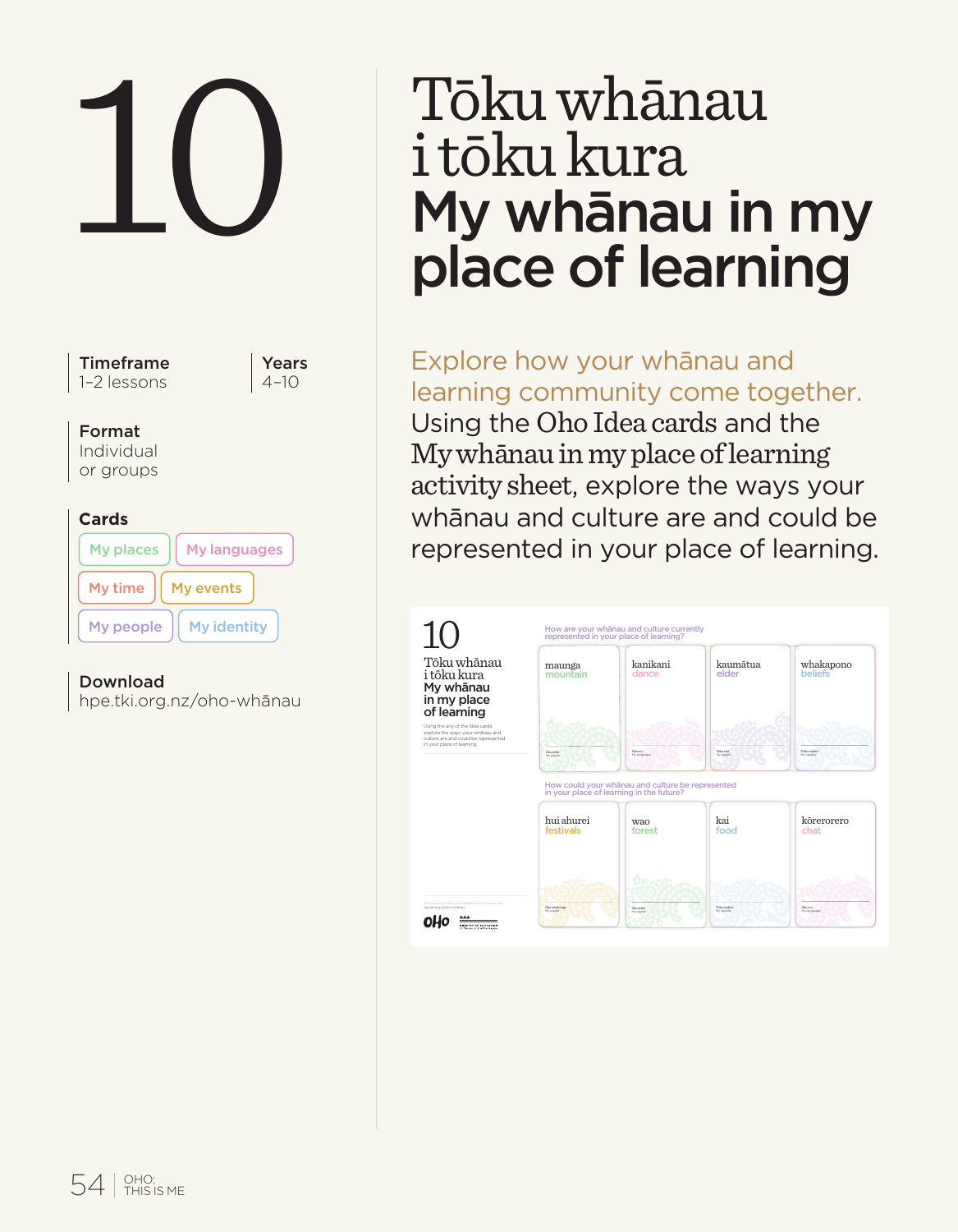#### Ways to use the resource

- Use blank Oho cards to record new ideas that are not in the pack.
- Capture outputs in a format of your choice.

#### Discuss & compare

• Explore the different perspectives and ideas around how your whānau and culture are and could be represented in your place of learning. Then, discuss and compare your findings with the group or classroom.

#### Next steps

• Explore other aspects of whānau and identity with activities such as My place in time, My people of inspiration, I inspire, My unique whānau and My culture in my place of learning.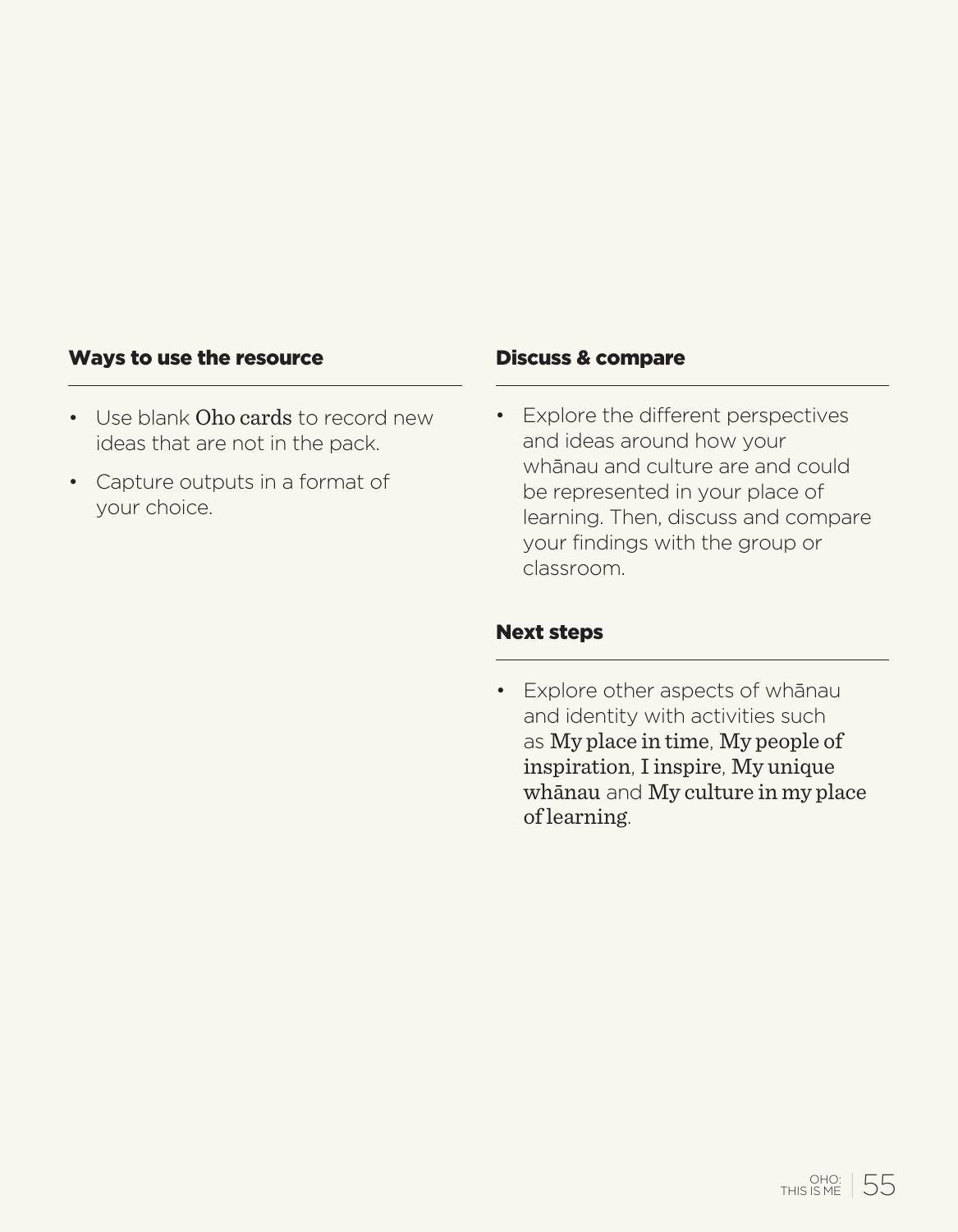# What you will need

My places, My languages, My time, My events, My people and My identity cards.





# My whānau in my place of learning activity sheet:

One per person or group

| 10                                                                                                                                         | How are your whanau and culture currently<br>represented in your place of learning?          |
|--------------------------------------------------------------------------------------------------------------------------------------------|----------------------------------------------------------------------------------------------|
| Töku whänau<br>i töku kura<br>My whanau<br>in my place<br>of learning                                                                      |                                                                                              |
| Using the any of the spea cards.<br>Indigenthe work your whitney and<br>pullure are and pauld be represented<br>in your place of learning. |                                                                                              |
|                                                                                                                                            | How could your whanau and culture be represented<br>in your place of learning in the future? |
|                                                                                                                                            |                                                                                              |
|                                                                                                                                            |                                                                                              |
| the material and which may only a services.<br><b>Martin and Art Art artistics</b><br><br><b>TERM IF ROOFER</b>                            |                                                                                              |